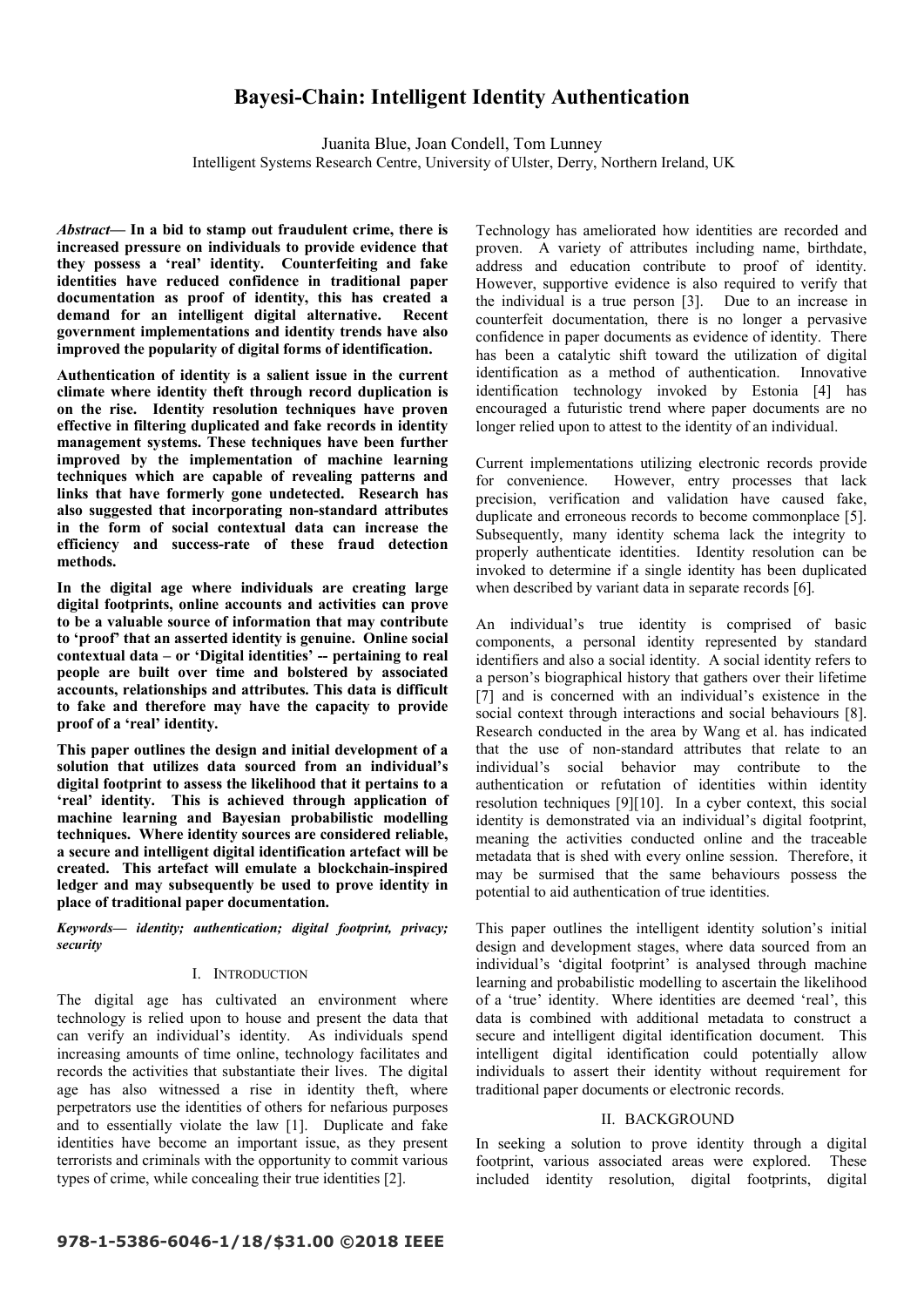identification, machine learning, Bayesian probability, and blockchain.

# A. Identity Resolution

Identity resolution is a process of semantic reconciliation that determines whether a single identity is the same when being described differently [8]. Conventional records consist of multiple attributes  $[9][10]$ , identity resolution identifies if two records relate to one individual by comparing the content of individual corresponding fields [6] as depicted in Figure I. However, the accuracy of these attributes cannot be relied upon [5] and thus, they do not present a reliable source of information against which identity authentication can be performed. Identity resolution is used largely to detect identity theft and fraud.



Figure I: Identity Resolution of Potential Duplicate Records

Existing resolution approaches are categorised as rule based or machine learned. Rule-based matching presents limitations in detecting true matches, especially in presence of missing values and erroneous data issues. Machine learned techniques are more efficient and automatically extract patterns and identify annotated matches. Distance/similarity measures between two records are defined for various attributes, resulting in the output of an over-all 'distance score'. Records are then matched if the score is above pre-determined threshold. Wang et al. developed an algorithm for detection of fake identities by comparison of several personal identifiers; combining them to produce a similarity score [5]. Fellegi et al. invoked probabilistic methods that predicted an estimated likelihood of record matches by estimating probabilistic parameters of the model via unsupervised techniques [11].

# B. Social Contextual Information & Identity Resolution

Modern sociological literature indicates that two components form individual's identity: a personal identity and a social identity. An individual's personal identity is acquired from birth and includes identifiers such as name and date of birth; officially assigned identifiers such as a national security number (NSN); current physical descriptions such as height and weight and also biometric data such as fingerprints. A social identity is a person's biographical history, gathered over their lifetime [7], describing the social context of their life experience. Incorporating both these aspects allows for a more comprehensive understanding of identity.

In deviating from the utilization of traditional identifiers, an individual's social contextual information possesses attributes that authenticate their undeniable identity. Recent studies have recognized the value of social context data such as relationships and social behaviours in identity resolution. Identity matching through social behaviour and social relationship features was developed by Li et al. in 2010 [10]. Köpcke and Rahm also devised a categorical scheme that considered attribute-value-matchers that rely only on attributes that are descriptive and contextual matching to examine data gathered from social interaction links [12].

# C. Digital Footprint

In the current world, individuals now possess two identities. A "real world identity", that is verified by official paper documentation, as well as a "digital identity", that is defined by an individual's use of the internet, including search history, online services, forums, blogs, and social media [13]. This use extends to create links to the real life identity of an individual. A digital footprint represents an individual's online presence and provides evidence of their digital and real world identities. It logs the trail and artifacts left behind by individuals interacting in a digital setting [14]. Digital footprints are persistent and link the past with the present, regardless of transitions and changes in an individual's life [15].

Online accounts provide many verified links to the attributes of real identities. Often these attributes are recounted across multiple accounts and sources. Almost every online account that is created requires an email address. Official online services require personal identifiers such as name, DOB, address and unique personal identifying numbers such as an NSN. Online shopping requires a postal address and payment details, searching the internet and the use of Google Maps often involves the use of an individual's current GPS location and potentially where they will be in the future and social media accounts represent confirmation of contacts, relationships [16] and professional and personal interests. Across several sources the same information relating to an individual is stored, reiterated and relied upon to conduct the simple tasks that form the operation of an individual's daily life.

A digital footprint is created unknowingly and with ease through automated logging such as the storage of cookies that has become an accepted aspect of being 'online'. However, it's direct descendent, a digital identity, in the social contextual form, is not so easily gained. The construction of a digital identity or reputation across multiple sources takes a significant amount of time to gather and its links to an individual's real world identity make it difficult to fake [9] as it is relied upon to conduct daily tasks. It requires multiple participants as it intertwines with external and official entities and it is bolstered by electronic records, email notifications, digital receipts, the lives of others and the metadata that forms components of the digital footprint and used to trace and record every online move.

As digital footprints map and record more and more aspects of an individual's real world life, they offer information and attributes that can be used to verify, validate and authenticate real identities, whilst also refuting those that are fake. These attributes include name, DOB, home address, phone number, email address, GPS locations, timestamps, financial information, professional affiliations, social relationships, personal health information, purchases, habits, interests and much, much more.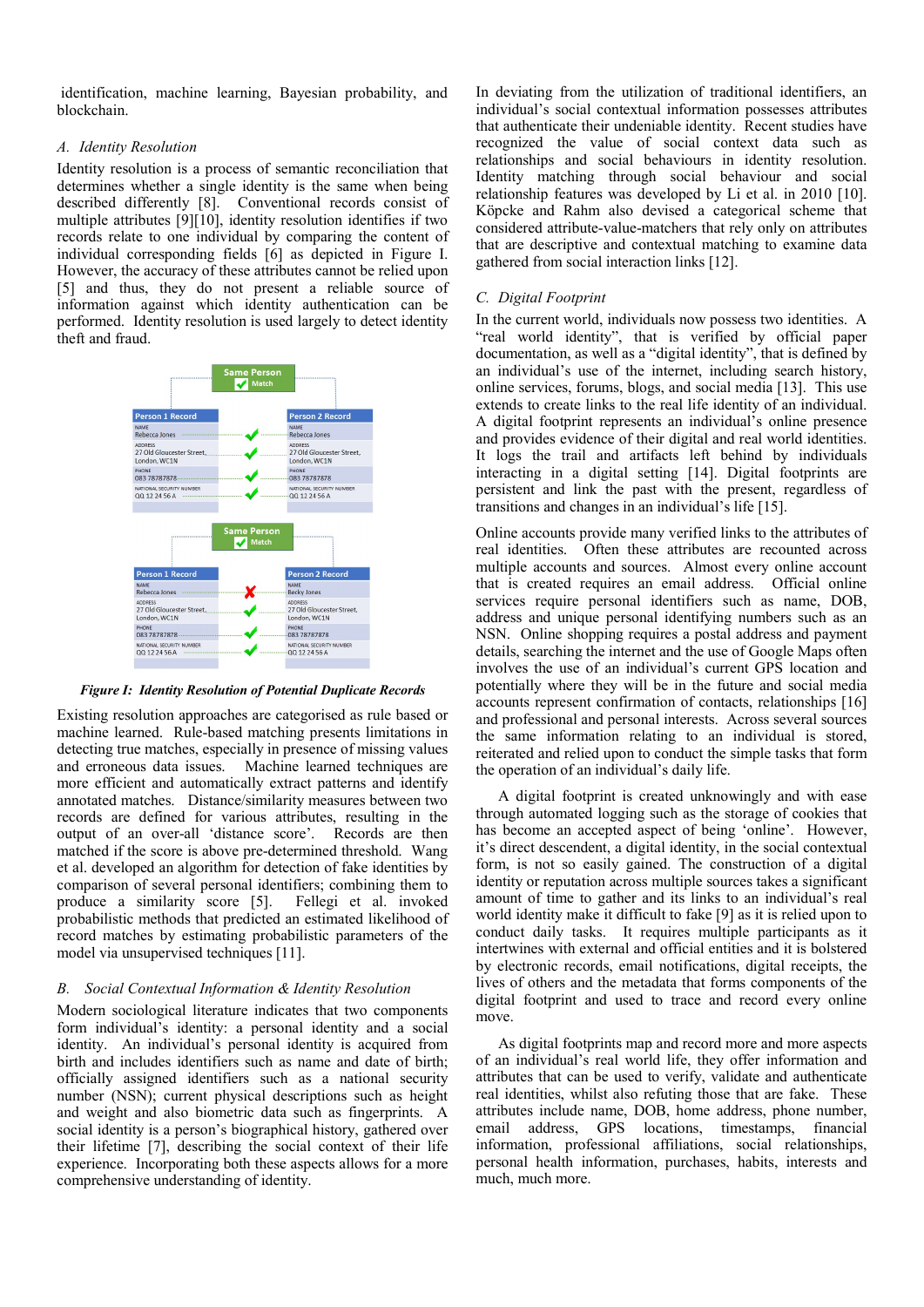# D. Digital Identification

Digital Identification refers to identity documents that are stored in electronic or digital format [17]. Well established as a technology trend, the demand for digital identification is increasing across institutions, corporations and even nations [18]. Organisations including the United Nations and World Bank ID4D initiatives have set a goal of providing everyone on the planet with legal digital identification documents by 2030 [19]. Estonia paved the way for the introduction of digital identification as part of its e-Estonia movement. The country pioneered the national use of online digital identification for all government transactions. This was achieved by issuing microchipped identity cards to all its citizens and residents [20].

#### E. Machne Learning

A branch of artificial intelligence, machine learning describes the type of techniques applied to detect meaningful patterns in data in an automated fashion. Machine leaning based technology exists in many facets of the modern world from email spam detection to market basket analysis. It is also widely applicable in various disciplines of science. These methods allow machines to emulate the ability of humans to learn from their observations and experience [21], creating models capable of predicting future outcomes, even where relevant data is absent [22].

### F. Probability

"Probability is the branch of mathematics that studies the possible outcomes of given events together with the outcomes' relative likelihoods and distributions" [23]. Within this mathematical branch, Bayes Theorem/Rule provides a method of calculating the probability of an occurrence, when given the probability of another occurrence. Bayes Rule is used to relate conditionals of the format  $p(x|y)$  to the inverse,  $p(y|x)$  [24].

$$
p(x | y) = \frac{p(y | x) p(x)}{p(y)} = \frac{p(y | x) p(x)}{\sum_{x'} p(y | x') p(x')}
$$

In simple terms this is the basis for Bayesian Inference where Bayesian networks can calculate the chance of something occurring based other related information. Bayesian networks are commonly used in diagnostic systems where information is incomplete [25].

## G. Blockchain

Blockchain initially made its technological debut as the backbone of digital currencies, Bitcoin in particular. The technology offers a secure, tamperproof ledger that records transactions while preserving the anonymity of the actors who conduct them. There are two types of records contained in a blockchain ledger: individual transactions and blocks. The initial block is comprised of a header and data that relates to transactions occurring within a set time period. A timestamp is added to the block and the combined data is hashed using oneway encryption [26].

Following creation of the first block, each subsequent block that is added to the ledger includes the previous block's hash and calculates its own hash. In order for any new block to be appended to the chain, its verification of its authenticity by a computational process called validation or consensus is required. When a block has been appended to the chain, it can be referenced in subsequent blocks, but cannot be altered. If there is an attempt to tamper with or remove a block, the hash

values for previous and subsequent blocks will also change and disrupt the ledger's shared state. This prevents consensus from occurring, alerting the other nodes in the network of an error and preventing new blocks from being appended to the chain until the error is resolved [27].

#### III. METHODOLOGY

Bayesi-Chain aims to provide an intelligent method of secure and tamper-proof identity authentication. This is achieved by utilizing non-standard identity attributes sourced from an individual's digital footprint and encapsulating it in a blockchain inspired secure ledger. This solution is intended to be 'opt-in', meaning that individuals will submit their own data in order to potentially obtain a Bayesi-Chain Digital Identification document. Figure II depicts an overview of the design of the solution; a detailed description of each step follows.



Figure II: Bayesi-Chain Design Overview

Combined methods of machine learning and probabilistic modelling will be utilized to estimate the reliability of identity sources pertaining to an individual's digital footprint; whereby weighted values associated with each of the attributes belonging to individual identity sources will produce an estimated score. Where the score is above an intelligently predetermined threshold, the combined standard and nonstandard attributes will be fused into a 'block' with the current time and date stamp.

As additional identity sources are added to blocks, they will be combined with the previous 'block' by way of one-way hashing, producing a new hash value with each subsequent block. Further probabilistic modelling will be applied to estimate the overall 'Bayesi-Chain Estimation of Identity' score. An increased number of blocks in the chain results in a higher score. The higher the score, the higher the likelihood that the digital identification presented is 'real' and a valid authenticator of a true identity.

### A. Step 1: Identity Sources & Identity Attributes

This section provides detail on Step 1 as depicted in Figure II. It categorises various identity sources associated with an individual's digital footprint and details the associated nonstandard attributes. It describes how identity sources and attributes may be weighted and identifies how correlations and commonalities between attributes from multiple identity sources possess the capacity to verify personal details and authenticate identity. Furthermore there is an overview that provides explanation of extracting an estimated reliability score from identity sources and their attributes.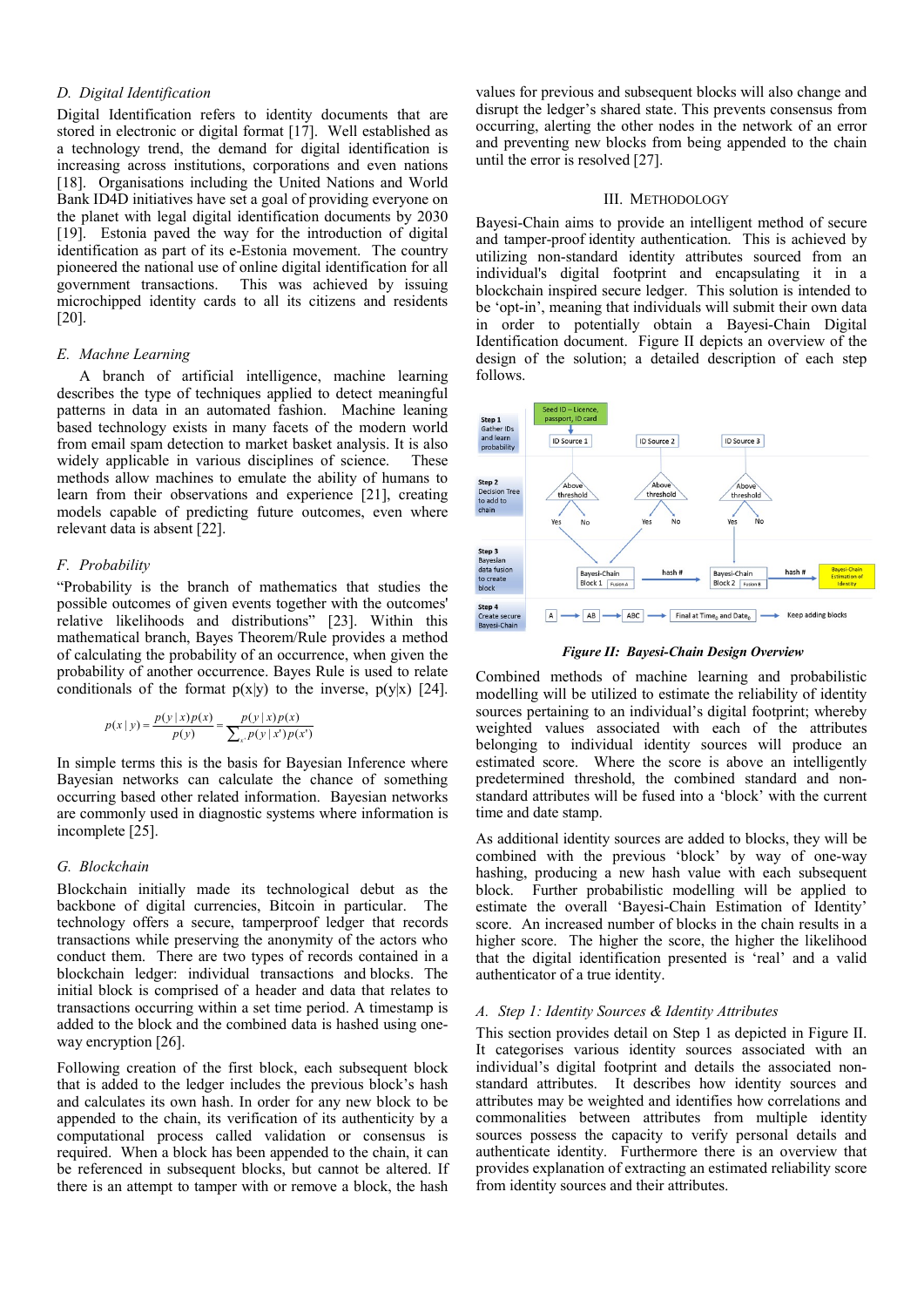### **Identity Sources**

An individual's digital footprint represents their online presence and is comprised of all their activities conducted on the internet. These activities span from cursory searches using engines such as Google or viewing a movie on Netflix, to more important tasks that facilitate the daily operation of life, such as communication by email or performing online banking tasks. It must be noted that any type of data associated with online a accounts that is built up over time acts collectively as an efficient verifier of identity. The mere presence of data gathered over months and years is valuable, not necessarily the content of the data. For instance, an individual who wears a fitbit will gather data over extended periods including their heartrate, sleeping patterns, exercise regime and GPS locations. The existence of this extensive data that is also associated with other attributes such as their email address and mobile device including MAC address bolsters the probability that this data relates to a true identity.

Online activities provide varying degrees of valuable information. Based on the common requirement to create an online account or profile, certain sources may be considered more reliable than others. Online accounts such as online banking that previously required manual verification of paper identity documentation, or an online phone bill account that link to real-world information and payment card details may be considered more reliable than a social media account or subscription. Based on this premise, online accounts commonly utilized by individuals with an online presence have been categorised in Table I.

| <b>Table I: Identity Source Categories</b> |  |
|--------------------------------------------|--|
| <b>Identity Source Categories</b>          |  |

### Category 1: High Weight

\* Requires a paper document such as a passport that has been manually verified in order the create the online account

| • Online Banking                 | • Insurance Renewal |
|----------------------------------|---------------------|
| • Online Passport Application    | • Online Voting     |
| • Government Applications        | $\bullet$ Motor Tax |
| <b>Category 2: Medium Weight</b> |                     |

\* Requires payment card information, provides verification for other accounts or links to standard attribute information such as phone number or residential address

| $\bullet$ Email Account | • Electricity Bill                                               |  |  |  |  |
|-------------------------|------------------------------------------------------------------|--|--|--|--|
| • Online Shopping       | • Online Prescriptions                                           |  |  |  |  |
| $\bullet$ Phone Bill    | • Mobile GPS tracking                                            |  |  |  |  |
| Category 3: Low Weight  |                                                                  |  |  |  |  |
|                         | * Dequired little external varification and necessage weak minim |  |  |  |  |

uires little external verification and possesses weak, minimal or no links to real-world

| $\bullet$ Social Media | • Booking Engines         |
|------------------------|---------------------------|
| • Subscriptions        | • Wearable Health Tracker |
|                        |                           |

These online accounts (identity sources) form common elements of an individual's digital footprint and present evidence of real-world activities and links to information verifying the true identity of that individual. These links are through the unique subset of attributes that relate to each identity source.

#### **Identity Attributes**

Table II outlines the potential subsets of attributes that may be available from various, commonly held identity sources.

Table II: Attribute Subsets Available From Identity Sources

|                             | <b>Name</b> | <b>Address</b>  | Phone<br><b>Number</b> | <b>DOB</b> | <b>NSN</b> | <b>Email</b><br><b>Address</b> | <b>Relationships</b> | <b>Habits</b> | <b>Financial</b> |
|-----------------------------|-------------|-----------------|------------------------|------------|------------|--------------------------------|----------------------|---------------|------------------|
| <b>Facebook</b>             | Maybe       | Maybe           | Maybe                  | Maybe      | <b>No</b>  | Yes                            | Yes                  | Yes           | <b>No</b>        |
| <b>Fitbit</b>               | Yes         | Maybe<br>$-GPS$ | No                     | Yes        | No         | Yes                            | Maybe                | Yes           | <b>No</b>        |
| <b>Email</b>                | Yes         |                 | Maybe                  | <b>No</b>  | <b>No</b>  | Yes                            | Yes                  | Maybe         | <b>No</b>        |
| <b>Phone Bill</b>           | Yes         | Yes             | Yes                    | <b>No</b>  | <b>No</b>  | Yes                            | Maybe                | Maybe         | Yes              |
| Amazon -<br><b>Shopping</b> | Yes         | Yes             | Yes                    | <b>No</b>  | <b>No</b>  | Yes                            | <b>No</b>            | Yes           | Yes              |
| <b>Netflix</b>              | Yes         | Maybe           | Maybe                  | <b>No</b>  | <b>No</b>  | Yes                            | Maybe                | Yes           | Yes              |
| <b>Google</b>               | Yes         | Maybe<br>$-GPS$ | Maybe                  | <b>No</b>  | <b>No</b>  | Yes                            | Yes                  | Yes           | <b>No</b>        |
| Online<br><b>Banking</b>    | Yes         | Yes             | Yes                    | Yes        | Maybe      | Yes                            | Maybe                | Yes           | Yes              |

Attributes provided by various identity sources can provide valuable links that verify information pertaining to an individual's true identity, in addition they provide validation of standard attributes such as residential address and phone number, Table II provides examples of these links.



Figure III: Identity Sources with Common Attributes

The unique set of attributes possessed by each source can be weighted based on the categorised reliability of the source. This will determine the weight that may be applied to each attribute. Table II also demonstrates that Category 1 and Category 2 identity sources typically possess higher volumes of more salient attributes that link to an individual's real-world identity.

Many attributes correlate between identity sources as shown in Figure III, improving their reliability. Figure IV shows where attributes are found to be common across several identity sources, their score can subsequently be increased as their frequency increases the likelihood that they are associated with a true identity.



Figure IV: Common Identity Attributes

Identical attributes that are repeatedly associated with an individual's identity will be bolstered by their common use. These attributes will experience an increase in score, while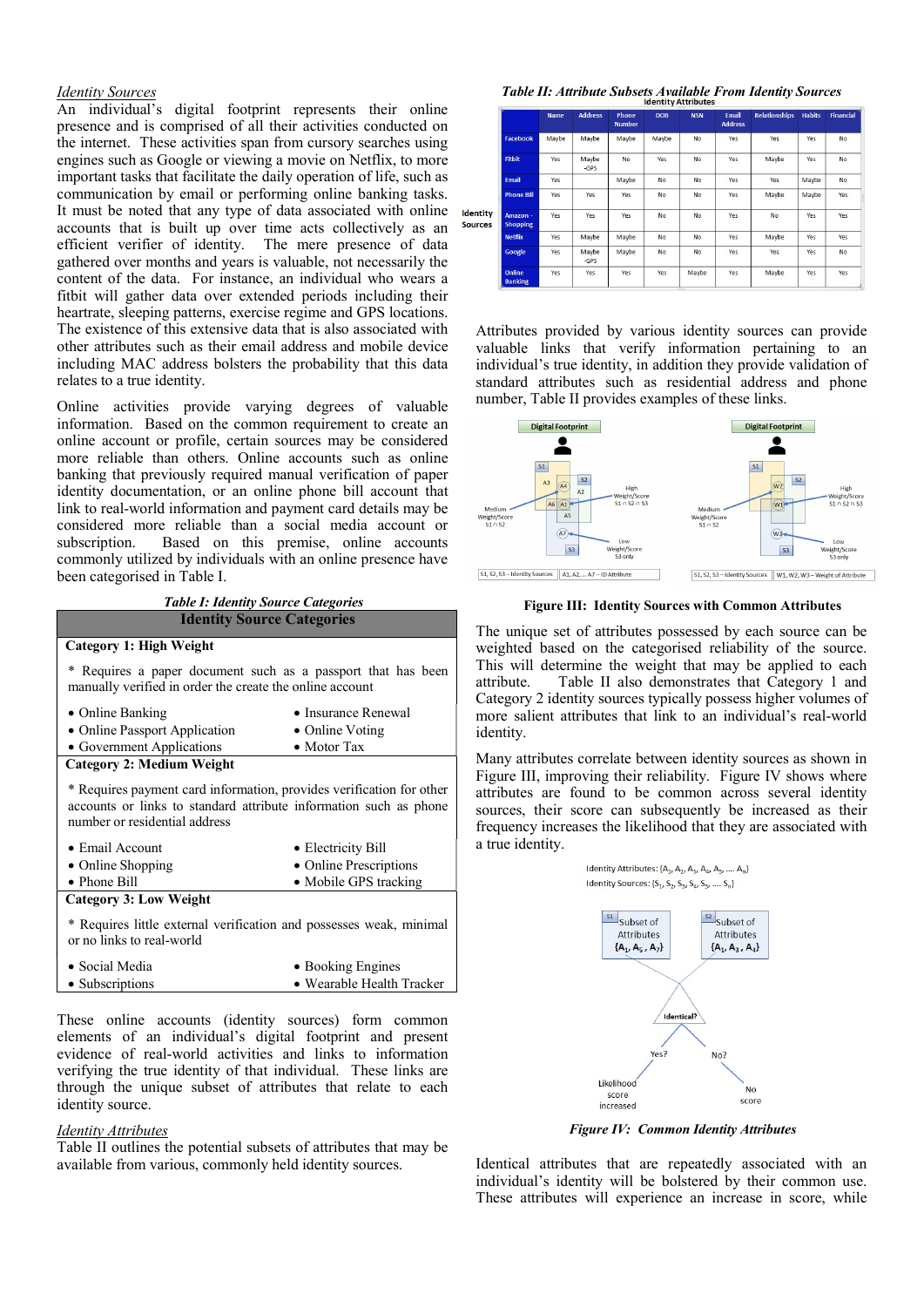attributes not verified by alternate data sources will gain no additional score. An example of an attribute that is common across several identity sources is an email address linked to multiple online accounts.

### Weighting of Identity Sources and Identity Attributes

Initially standard weights sourced from 'Police Vetting' forms may be applied to input the reliability of various identity sources, based on the subset of attribute types they possess. Weighting of identity attributes will be intelligently calculated using machine learning techniques. This calculation will be based on the weight of the identity source, the type of attribute and the value's frequency of presence across multiple identity sources.

# Calculating Estimated Probability Values for Identity Sources

To calculate the estimated reliability score for each identity source, Bayesian probabilistic modelling will be applied to the associated subset of attributes and their learned weights. This will output an estimated value for the reliability of the identity source. As the reliability of further identity sources is estimated, machine learning will again be invoked to identify a suitable threshold to determine if an identity source is considered reliable.

### B. Reliability Estimation Threshold & Decision Tree

This section provides detail on the process involved in Step 2, depicted in Figure II. Inclusion of identity sources within Inclusion of identity sources within the final Bayesi-Chain digital identification document will be dependent on the intelligently determined threshold.

Identity sources that produce a reliability estimation score below the threshold will be discarded. Those that produce a reliability estimation score above the threshold will move to Step 3 for data fusion and hashing as depicted in Figure V.



Figure V: Reliability Estimation Threshold & Decision Tree

# C. Data Fusion, Block Creation & Hashing

This section details Step 3, depicted in Figure II. It provides an overview of the data fusion and block creation processes that are conducted where an identity source has scored above the threshold and has been intelligently determined as a reliable identity source.

### **Data Fusion**

For this process to be initiated there must be a minimum of two identity sources that are determined to be reliable. One of these must be a 'seed' or Category 1 identity source, where manual verification of a paper identity document was required to create the online account.

Where two suitable identity sources have successfully undergone Steps  $1 \& 2$ , the information from both sources will be combined in a block using data fusion techniques. This block will also be time and date stamped. Bayesian probability calculations will be applied to the estimated reliability scores gained from the identity sources. Additionally, attributes which are common across both identity sources, will gain an increase in weight. This will produce a score that represents the 'Bayesi-Chain estimation of identity'.

As additional identity sources are added to subsequent blocks, they too will be fused with the information from previous blocks, again seeking common attributes across multiple identity sources and with consideration for the reliability scores of the identity sources.

### Block Creation

The initial block that is created will store the identity sources and their associated attributes, the estimated reliability scores, a date/time stamp and the Bayesi-Chain estimation of identity. This data will be hashed using a one-way encryption mechanism to produce a fixed length hexadecimal string.

Each subsequent identity source that is added to the chain will be combined in a new block with the previous block's identity source and attribute information, a date/time stamp and the previous block's hash value. Thus, producing a blockchain inspired ledger of all the identity sources and their attributes.

# **Hashing**

One-way encryption (hashing) is incorporated with the addition of each new block. This ensures that the information stored in each block is tamperproof, as a change to a single character in the block will result in an entirely different fixed length hexadecimal string. The inclusion of each block's hash within the next block facilitates the ability to pinpoint any block that has been tampered with, as the subsequent hash values will not match. Date and time stamp information also ensure that the block's point of creation is recorded and that each block, and therefore each hash, will be entirely unique. This hash/chain method is similar to those included in various blockchain technologies.

#### Create Secure Bayesi-Chain Digital Identification

Following successful data fusion, Bayesian probabilistic calculations and hashing of multiple blocks, Bayesi-Chain digital identification will begin to form. This identity will be represented by a unique identifying string that is linked to an individual's overall Bayesi-Chain estimation of identity score.

As subsequent blocks are added to the chain, the Bayesi-Chain estimation of identity score will increase. As the Bayesi-Chain estimation of identity score increases, so does the likelihood that the digital identification represents a true identity.

It is important to note that subsequent blocks may need to be added to Bayesi-Chain in a periodical manner to ensure the information contained therein remains recent and current. Bayesi-Chain digital identification scores should experience a decrease where blocks are not added within a set timeframe.

It is envisaged that the Bayesi-Chain digital identification document, verified by the estimation score and unique identifying string, could potentially be displayed via an interface on a mobile device. Possibly with the inclusion of a QR code, the interface could be used to authenticate identity in place of traditional paper documents. The digital verification